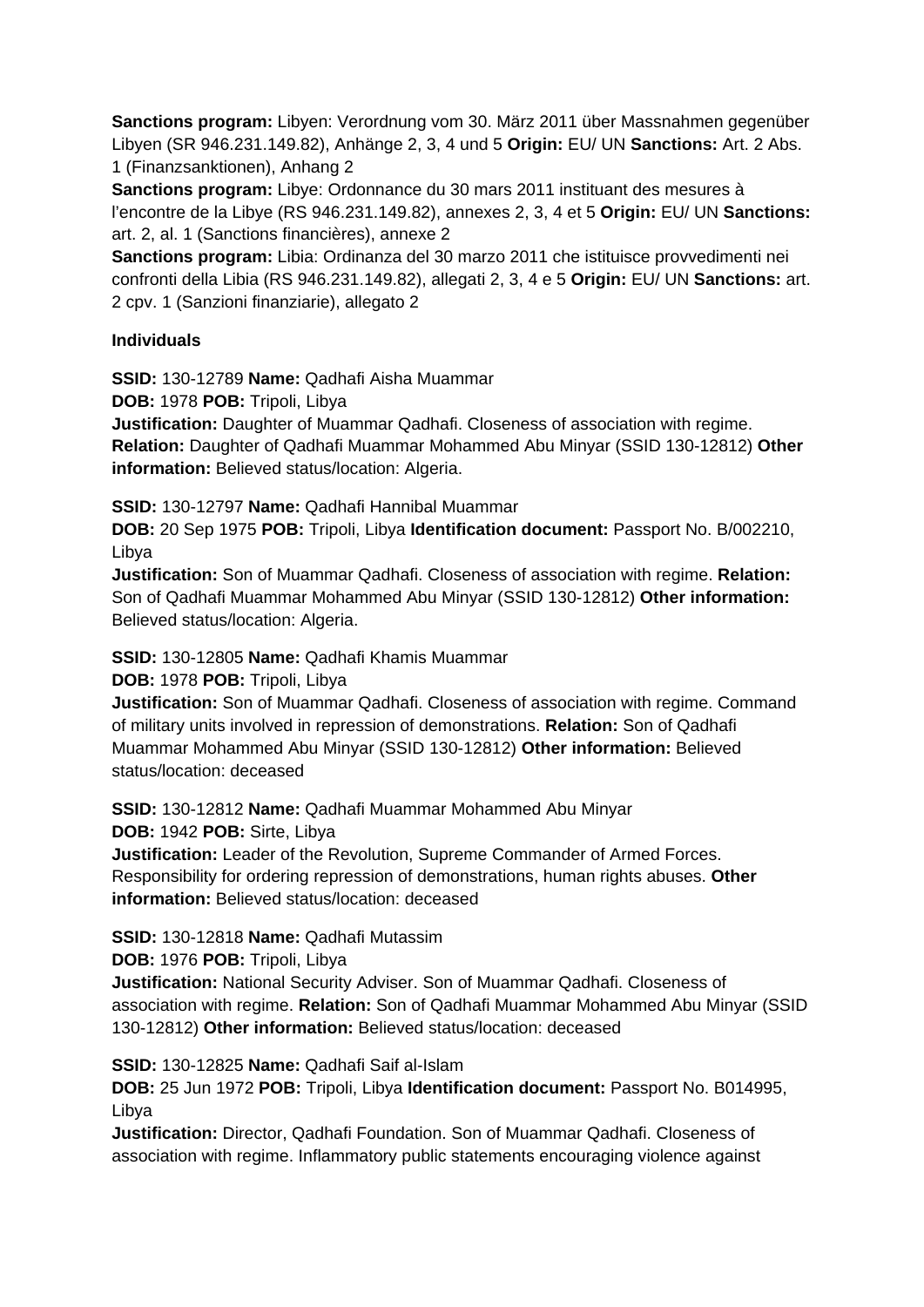demonstrators. **Relation:** Son of Qadhafi Muammar Mohammed Abu Minyar (SSID 130- 12812) **Other information:** Believed status/location: in custody in Libya

**SSID:** 130-12833 **Name:** Dorda Abu Zayd Umar **Justification:** Director, External Security Organisation. Regime loyalist. Head of external intelligence agency.

**SSID:** 130-12837 **Name:** Jabir Abu Bakr Yunis **Title: a)** Major **b)** General **DOB:** 1952 **POB:** Jalo, Libya **Justification:** Defence Minister. Overall responsibility for actions of armed forces. **Other information:** Believed status/location: deceased

**SSID:** 130-12845 **Name:** Matuq Mohammed

**DOB:** 1956 **POB:** Khoms, Libya

**Justification:** Secretary for Utilities. Senior member of regime. Involvement with Revolutionary Committees. Past history of involvement in suppression of dissent and violence. **Other information:** Believed status/location: unknown, believed captured

**SSID:** 130-12853 **Name:** Qadhafi Mohammed Muammar

**DOB:** 1970 **POB:** Tripoli, Libya

**Justification:** Son of Muammar Qadhafi. Closeness of association with regime **Relation:** Son of Qadhafi Muammar Mohammed Abu Minyar (SSID 130-12812) **Other information:** Believed status/location: Algeria.

### **SSID:** 130-12860 **Name:** Qadhafi Saadi

**DOB: a)** 27 Mai 1973 **b)** 1 Jan 1975 **POB:** Tripoli, Libya

**Justification:** Commander Special Forces. Son of Muammar Qadhafi. Closeness of association with regime. Command of military units involved in repression of demonstrations **Relation:** Son of Qadhafi Muammar Mohammed Abu Minyar (SSID 130-12812) **Other information:** Believed status/location: Niger.

**SSID:** 130-12868 **Name:** Qadhafi Saif al-Arab

**DOB:** 1982 **POB:** Tripoli, Libya

**Justification:** Son of Muammar Qadhafi. Closeness of association with regime **Relation:** Son of Qadhafi Muammar Mohammed Abu Minyar (SSID 130-12812) **Other information:** Believed status/location: deceased

## **SSID:** 130-12875 **Name:** Al-Senussi Abdullah

**Title:** Colonel **DOB:** 1949 **POB:** Sudan

**Justification:** Director Military Intelligence. Military Intelligence involvement in suppression of demonstrations. Past history includes suspicion of involvement in Abu Selim prison massacre. Convicted in absentia for bombing of UTA flight. Brother-in-law of Muammar Qadhafi. **Relation:** Brother-in-law-of Qadhafi Muammar Mohammed Abu Minyar (SSID 130- 12812)

**SSID:** 130-12881 **Name:** Al-Barassi Safia Farkash

**DOB:** 1952 **POB:** Al Bayda, Libya

**Justification:** Married to Muamar Qadhafi since 1970. Significant personal wealth, which could be used for regime purposes. Her sister Fatima Farkash is married to Abdallah Sanussi, head of Libyan military intelligence. **Relation:** Wife of Qadhafi Muammar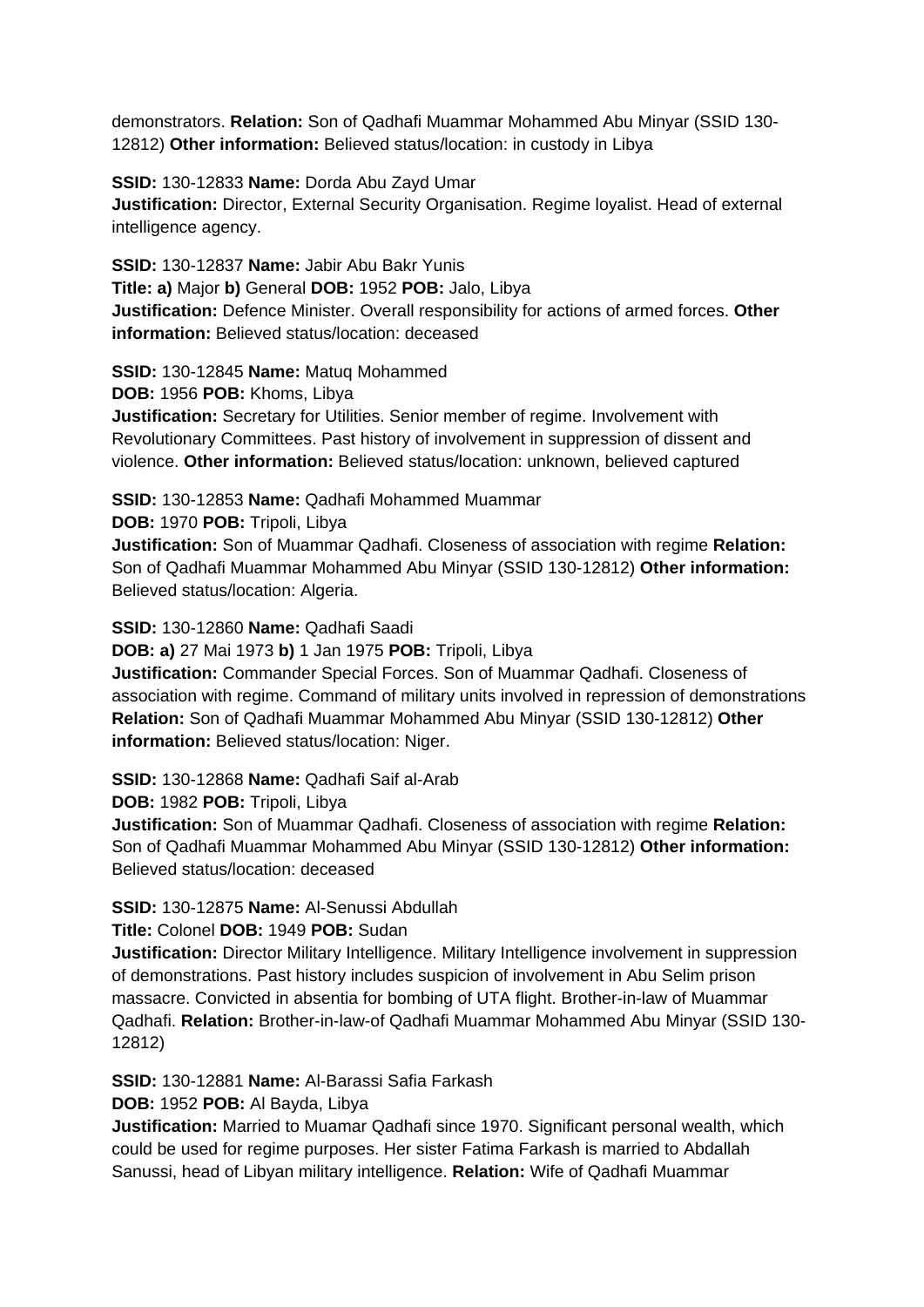Mohammed Abu Minyar (SSID 130-12812) **Other information:** Believed status/location: Algeria.

#### **SSID:** 130-12889 **Name:** Zlitni Abdelhaziz **DOB:** 1935

**Justification:** Minister for Planning and Finance in Colonel Qadhafi's Government; involved in violence against demonstrators. Secretary of the General People's Committee for Finance and Planning. Zltini is currently acting as temporary head of the Central Bank of Libya. He was previously National Oil Corporation Chairman. Our information suggests that he is engaged in trying to raise funds for to replenish Central Bank reserves spent on sustaining the current mil campaign.

# **Entities**

**SSID:** 130-12894 **Name:** Libyan Investment Authority

**Good quality a.k.a.:** Libyan Arab Foreign Investment Company (LAFICO) **Address:** 1 Fateh Tower Office, No 99, 22nd Floor, Borgaida Street, Tripoli, 1103, Libya **Justification:** Under control of Muammar Qadhafi and his family, and potential source of funding for his regime.

**SSID:** 130-12900 **Name:** Libyan Africa Investment Portfolio

**Address:** Jamahiriya Street, LAP Building, P.O.Box 91330, Tripoli, Libya **Justification:** Under control of Muammar Qadhafi and his family, and potential source of funding for his regime.

**Sanctions program:** Libyen: Verordnung vom 30. März 2011 über Massnahmen gegenüber Libyen (SR 946.231.149.82), Anhänge 2, 3, 4 und 5 **Origin:** EU/ UN **Sanctions:** Art. 4 (Einund Durchreiseverbot), Anhang 4

**Sanctions program:** Libye: Ordonnance du 30 mars 2011 instituant des mesures à l'encontre de la Libye (RS 946.231.149.82), annexes 2, 3, 4 et 5 **Origin:** EU/ UN **Sanctions:** art. 4 (Interdiction de séjour et de transit), annexe 4

**Sanctions program:** Libia: Ordinanza del 30 marzo 2011 che istituisce provvedimenti nei confronti della Libia (RS 946.231.149.82), allegati 2, 3, 4 e 5 **Origin:** EU/ UN **Sanctions:** art. 4 (Divieto di entrata e di transito), allegato 4

## **Individuals**

**SSID:** 130-12905 **Name:** Al-Barassi Safia Farkash

**DOB:** 1952 **POB:** Al Bayda, Libya

**Justification:** Wife of Muammar Qadafi. Closeness of association with regime. **Relation:** Wife of Qadhafi Muammar Mohammed Abu Minyar (SSID 130-12812) **Other information:** Believed status/location: Algeria.

**SSID:** 130-12911 **Name:** Zlitni Abdelhaziz

**DOB:** 1935

**Justification:** Minister for Planning and Finance in Colonel Qadhafi's Government; involved in violence against demonstrators.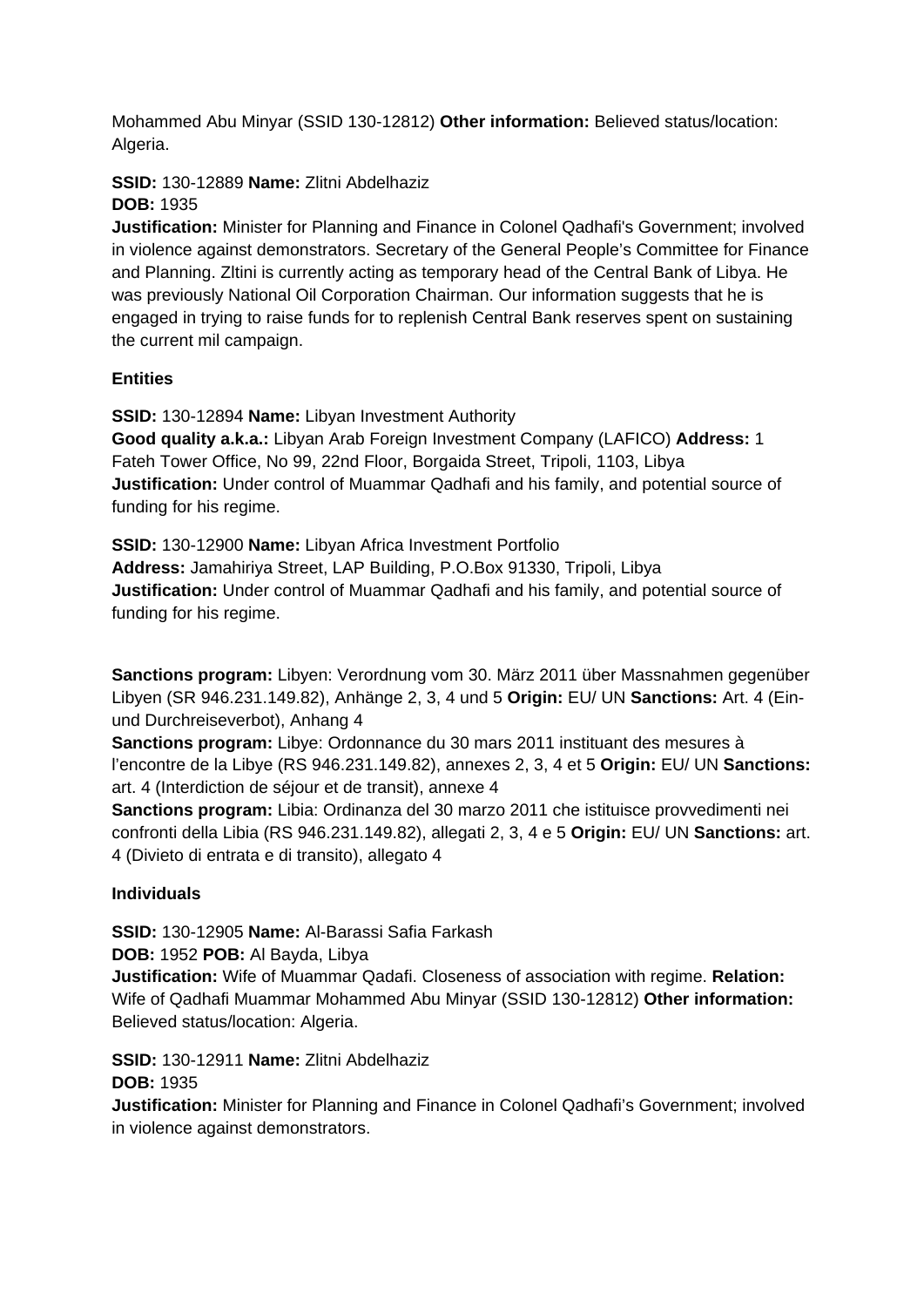**SSID:** 130-12916 **Name:** Al-Baghdadi Abdulqader Mohammed

**Title:** Dr **DOB:** 1 Jul 1950 **Identification document:** Passport No. B010574, Libya **Justification:** Head of the Liaison Office of the Revolutionary Committees. Revolutionary Committees involved in violence against demonstrators. **Other information:** Believed status/location: jail in Tunisia

**SSID:** 130-12923 **Name:** Dibri Abdulqader Yusef

**DOB:** 1946 **POB:** Houn, Libya

**Justification:** Head of Muammar Qadhafi's personal security. Responsibility for regime security. History of directing violence against dissidents.

**SSID:** 130-12930 **Name:** Dorda Abu Zayd Umar

**Justification:** Director, External Security Organisation. Regime loyalist. Head of external intelligence agency.

**SSID:** 130-12935 **Name:** Jabir Abu Bakr Yunis **Title:** Major General **DOB:** 1952 **POB:** Jalo, Libya **Justification:** Defence Minister. Overall responsibility for actions of armed forces. **Other information:** Believed status/location: deceased

**SSID:** 130-12943 **Name:** Matuq Mohammed

**DOB:** 1956 **POB:** Khoms, Libya

**Justification:** Secretary for Utilities. Senior member of regime. Involvement with Revolutionary Committees. Past history of involvement in suppression of dissent and violence. **Other information:** Believed status/location: unknown, believed captured

**SSID:** 130-12950 **Name:** Qadhaf Al-Dam Sayyid Mohammed

**DOB:** 1948 **POB:** Sirte, Libya

**Justification:** Cousin of Muammar Qadhafi. In the 1980s, Sayyid was involved in the dissident assassination campaign and allegedly responsible for several deaths in Europe. He is also thought to have been involved in arms procurement. **Relation:** Cousin of Qadhafi Muammar Mohammed Abu Minyar (SSID 130-12812)

**SSID:** 130-12957 **Name:** Qadhafi Aisha Muammar

**DOB:** 1978 **POB:** Tripoli, Libya

**Justification:** Daughter of Muammar Qadhafi. Closeness of association with regime. **Relation:** Daughter of Qadhafi Muammar Mohammed Abu Minyar (SSID 130-12812) **Other information:** Believed status/location: Algeria.

**SSID:** 130-12964 **Name:** Qadhafi Hannibal Muammar

**DOB:** 20 Sep 1975 **POB:** Tripoli, Libya **Identification document:** Passport No. B/002210, Libya

**Justification:** Son of Muammar Qadhafi. Closeness of association with regime. **Relation:** Son of Qadhafi Muammar Mohammed Abu Minyar (SSID 130-12812) **Other information:** Believed status/location: Algeria.

**SSID:** 130-12972 **Name:** Qadhafi Khamis Muammar

**DOB:** 1978 **POB:** Tripoli, Libya

**Justification:** Son of Muammar Qadhafi. Closeness of association with regime. Command of military units involved in repression of demonstrations. **Relation:** Son of Qadhafi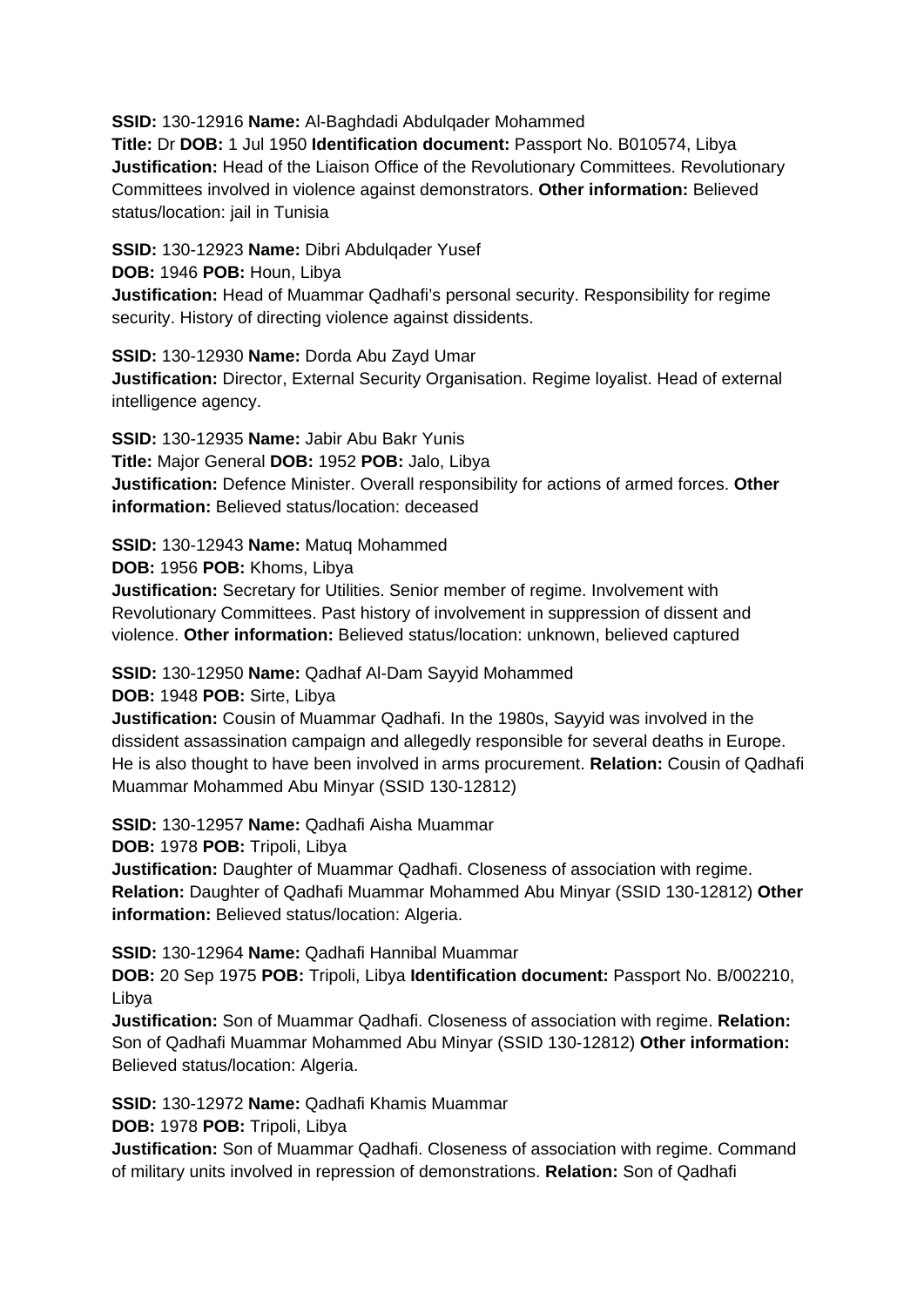Muammar Mohammed Abu Minyar (SSID 130-12812) **Other information:** Believed status/location: deceased

**SSID:** 130-12979 **Name:** Qadhafi Mohammed Muammar **DOB:** 1970 **POB:** Tripoli

**Justification:** Son of Muammar Qadhafi. Closeness of association with regime **Relation:** Son of Qadhafi Muammar Mohammed Abu Minyar (SSID 130-12812) **Other information:** Believed status/location: Algeria.

**SSID:** 130-12987 **Name:** Qadhafi Muammar Mohammed Abu Minyar **DOB:** 1942 **POB:** Sirte, Libya **Justification:** Leader of the Revolution, Supreme Commander of Armed Forces. Responsibility for ordering repression of demonstrations, human rights abuses. **Other information:** Believed status/location: deceased

**SSID:** 130-12994 **Name:** Qadhafi Mutassim

**DOB:** 1976 **POB:** Tripoli, Libya

**Justification:** National Security Adviser. Son of Muammar Qadhafi. Closeness of association with regime. **Other information:** Believed status/location: deceased

**SSID:** 130-13001 **Name:** Qadhafi Saadi

**DOB: a)** 27 Mai 1973 **b)** 1 Jan 1975 **POB:** Tripoli, Libya **Identification document: a)**  Passport No. 014797, Libya **b)** Passport No. 524521, Libya

**Justification:** Commander Special Forces. Son of Muammar Qadhafi. Closeness of association with regime. Command of military units involved in repression of demonstrations **Other information: Believed status/location: Niger.** 

**SSID:** 130-13012 **Name:** Qadhafi Saif al-Arab

**DOB:** 1982 **POB:** Tripoli, Libya

**Justification:** Son of Muammar Qadhafi. Closeness of association with regime **Relation:** Son of Qadhafi Muammar Mohammed Abu Minyar (SSID 130-12812) **Other information:** Believed status/location: deceased

**SSID:** 130-13019 **Name:** Qadhafi Saif al-Islam

**DOB:** 25 Jun 1972 **POB:** Tripoli, Libya **Identification document:** Passport No. B014995, Libya

**Justification:** Director, Qadhafi Foundation. Son of Muammar Qadhafi. Closeness of association with regime. Inflammatory public statements encouraging violence against demonstrators. **Relation:** Son of Qadhafi Muammar Mohammed Abu Minyar (SSID 130- 12812) **Other information:** Believed status/location: in custody in Libya

**SSID:** 130-13027 **Name:** Al-Senussi Abdullah

**Title:** Colonel **DOB:** 1949 **POB:** Sudan

**Justification:** Director Military Intelligence. Military Intelligence involvement in suppression of demonstrations. Past history includes suspicion of involvement in Abu Selim prison massacre. Convicted in absentia for bombing of UTA flight. Brother-in-law of Muammar Qadhafi. **Relation:** Brother-in-law-of Qadhafi Muammar Mohammed Abu Minyar (SSID 130- 12812)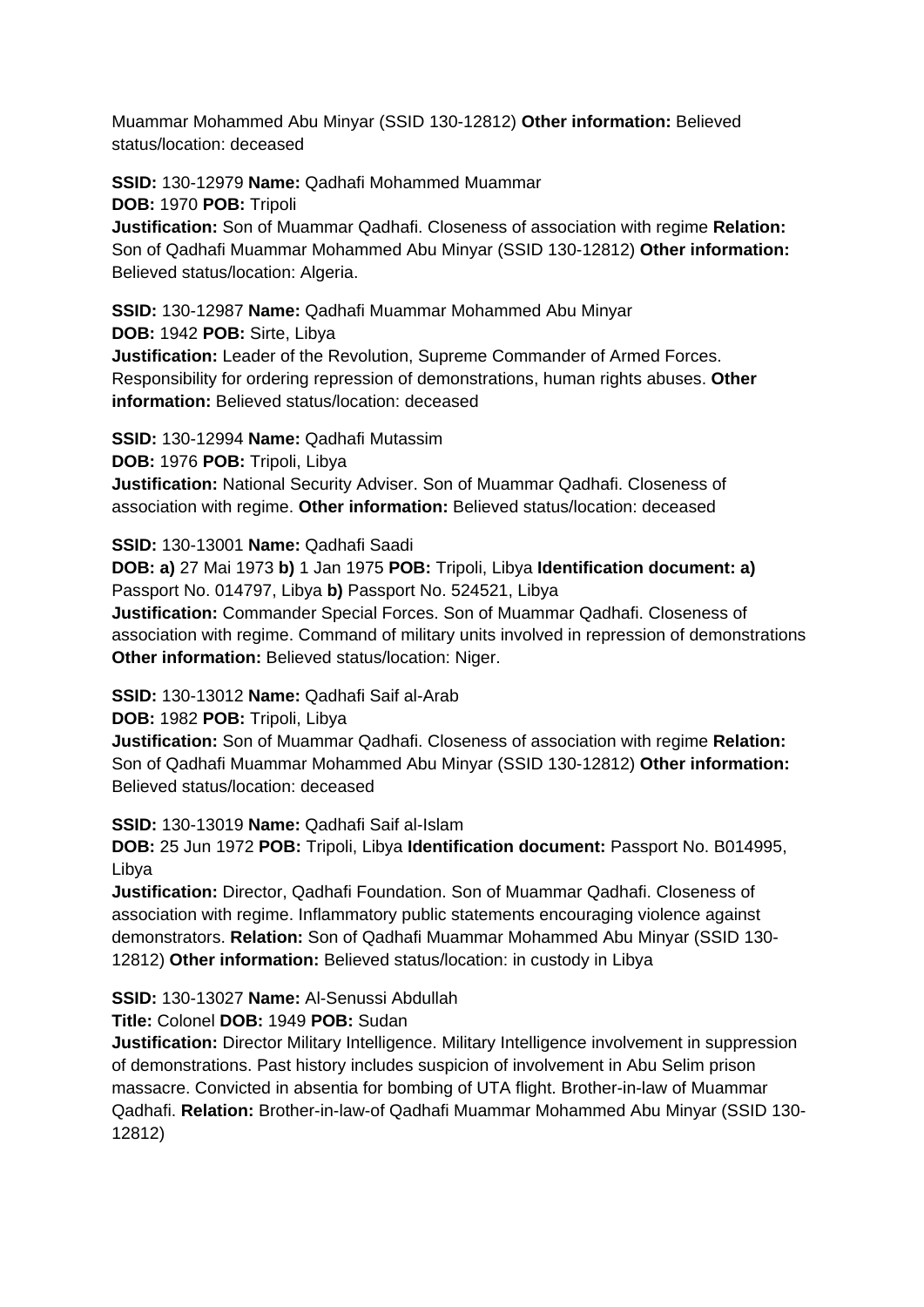**SSID:** 130-13037 **Name:** Al Kuni Amid Husain **Title:** Colonel **Address:** Liberia **Justification:** Governor of Ghat (South Libya). Directly involved in recruiting mercenaries.

**SSID:** 130-21080 **Name:** Al Qadhafi Quren Salih Quren **Justification:** Libyan Ambassador to Chad. Has left Chad for Sabha. Involved directly in recruiting and coordinating mercenaries for the regime.

**Sanctions program:** Libyen: Verordnung vom 30. März 2011 über Massnahmen gegenüber Libyen (SR 946.231.149.82), Anhänge 2, 3, 4 und 5 **Origin:** EU/ UN **Sanctions:** Art. 2 Abs. 1 (Finanzsanktionen), Anhang 3

**Sanctions program:** Libye: Ordonnance du 30 mars 2011 instituant des mesures à l'encontre de la Libye (RS 946.231.149.82), annexes 2, 3, 4 et 5 **Origin:** EU/ UN **Sanctions:** art. 2, al. 1 (Sanctions financières), annexe 3

**Sanctions program:** Libia: Ordinanza del 30 marzo 2011 che istituisce provvedimenti nei confronti della Libia (RS 946.231.149.82), allegati 2, 3, 4 e 5 **Origin:** EU/ UN **Sanctions:** art. 2 cpv. 1 (Sanzioni finanziarie), allegato 3

### **Individuals**

**SSID:** 130-20576 **Name:** Abdulhafiz Mas'ud

**Title:** Colonel

**Justification:** Position: Armed Forces Commander. 3rd in command of Armed Forces. Significant role in Military Intelligence.

**SSID:** 130-20580 **Name:** Abdussalam Abdussalam Mohammed

#### **DOB:** 1952 **POB:** 684

**Justification:** Position: Head Counter-Terrorism, External Security Organisation. Prominent Revolutionary Committee member. Close associate of Muammar Qadhafi. **Relation:** Closeassociate-of Qadhafi Muammar Mohammed Abu Minyar (SSID 130-12812)

## **SSID:** 130-20587 **Name:** Abu Shaariya

**Justification:** Position: Deputy Head, External Security Organisation. Prominent member of regime. Brother-in-law of Muammar Qadhafi. **Relation:** Brother-in-law-of Qadhafi Muammar Mohammed Abu Minyar (SSID 130-12812)

**SSID:** 130-20591 **Name:** Ashkal Al-Barrani **Justification:** Position: Deputy Director, Military Intelligence. Senior member of regime.

**SSID:** 130-20595 **Name:** Ashkal Omar

**POB:** Sirte, Libya

**Justification:** Position: Head, Revolutionary Committees Movement. Revolutionary Committees involved in violence against demonstrators.

**SSID:** 130-20601 **Name:** Al-Baghdadi Abdulqader Mohammed **Title:** Dr **DOB:** 1 Jul 1950 **Identification document:** Passport No. B010574, Libya **Justification:** Position: Head of the Liaison Office of the Revolutionary Committees. Revolutionary Committees involved in violence against demonstrators.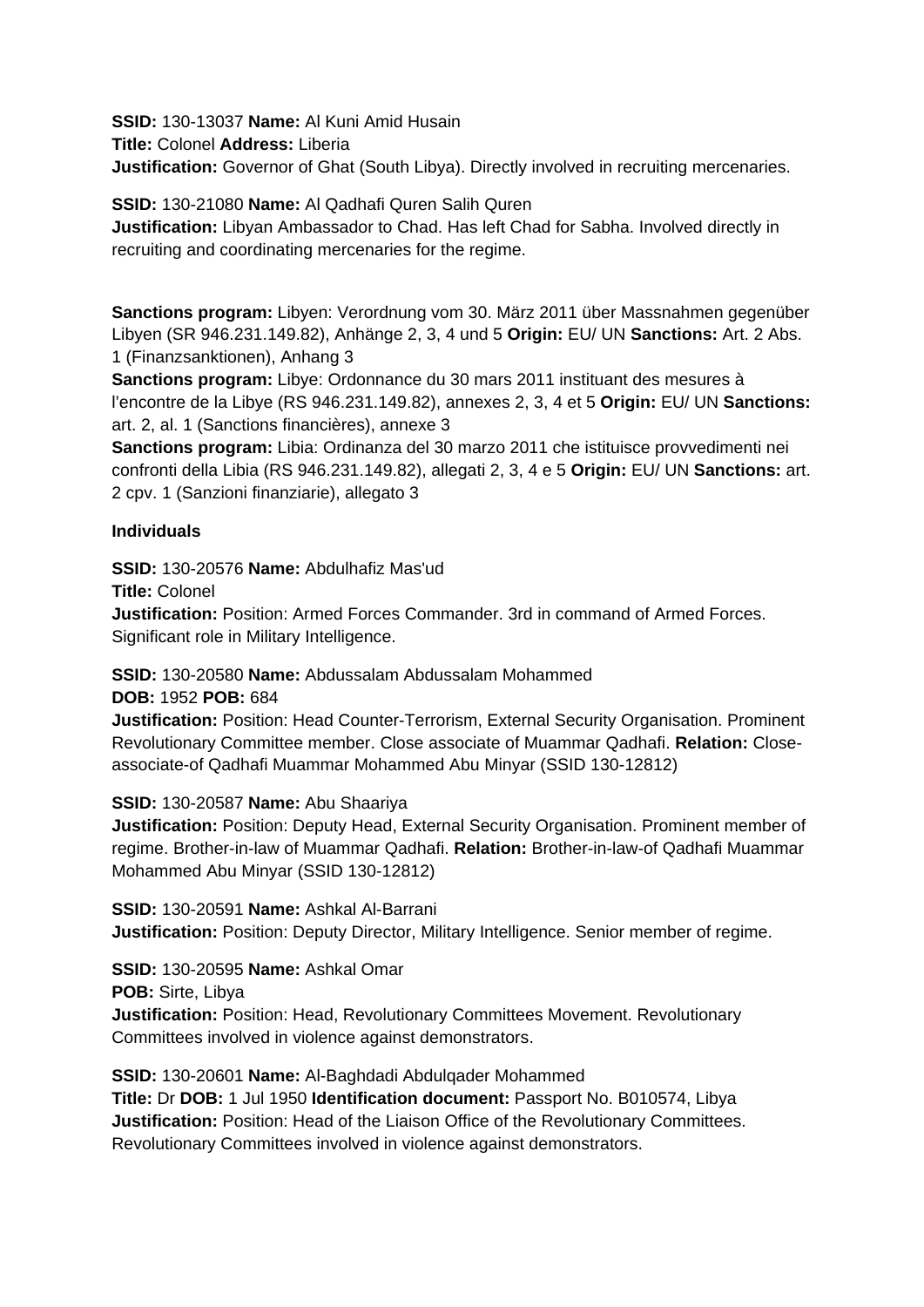**SSID:** 130-20607 **Name:** Dibri Abdulqader Yusef

**DOB:** 1946 **POB:** Houn, Libya

**Justification:** Position: Head of Muammar QADHAFI's personal security. Responsibility for regime security. History of directing violence against dissidents.

## **SSID:** 130-20614 **Name:** Qadhaf Al-Dam Ahmed Mohammed

**DOB:** 1952 **POB:** Egypt

**Justification:** Cousin of Muammar Qadhafi. Since 1995, he is believed to have had command of an elite army battalion in charge of Qadhafi's personal security and to have a key role in External Security Organisation. He has been involved in planning operations against Libyan dissidents abroad and was directly involved in terrorist activity. **Relation:** Cousin of Qadhafi Muammar Mohammed Abu Minyar (SSID 130-12812)

**SSID:** 130-20620 **Name:** Qadhaf Al-Dam Sayyid Mohammed

**DOB:** 1948 **POB:** Sirte, Libya

**Justification:** Cousin of Muammar Qadhafi. In the 1980s, Sayyid was involved in the dissident assassination campaign and allegedly responsible for several deaths in Europe. He is also thought to have been involved in arms procurement. **Relation:** Cousin of Qadhafi Muammar Mohammed Abu Minyar (SSID 130-12812)

**SSID:** 130-20632 **Name:** Saleh Bachir **DOB:** 1946 **POB:** Traghen **Justification:** Head of Cabinet of the Leader. Closeness of association with regime.

**SSID:** 130-20642 **Name:** Tohami Khaled **Title:** General **DOB:** 1946 **POB:** Genzur **Justification:** Director of Internal Security Office. Closeness of association with regime.

**SSID:** 130-20648 **Name:** Farkash Mohammed Boucharaya **DOB:** 1 Jul 1949 **POB:** Al-Bayda **Justification:** Director of intelligence in External Security Office. Closeness of association

with regime. **SSID:** 130-20655 **Name:** El-Kassim Zouai Mohamed Abou

**Justification:** Secretary General of the General People's Congress; involved in violence against demonstrators.

**SSID:** 130-20659 **Name:** Al-Mahmoudi Baghdadi **Justification:** Prime Minister of Colonel Qadhafi's Government; involved in violence against demonstrators.

**SSID:** 130-20663 **Name:** Hijazi Mohamad Mahmoud **Justification:** Minister for Health and Environment in Colonel Qadhafi's Government; involved in violence against demonstrators.

**SSID:** 130-20672 **Name:** Houej Mohamad Ali

**DOB:** 1949 **POB:** Al-Azizia (near Tripoli)

**Justification:** Minister for Industry, Economy and Trade in Colonel Qadhafi's Government; involved in violence against demonstrators.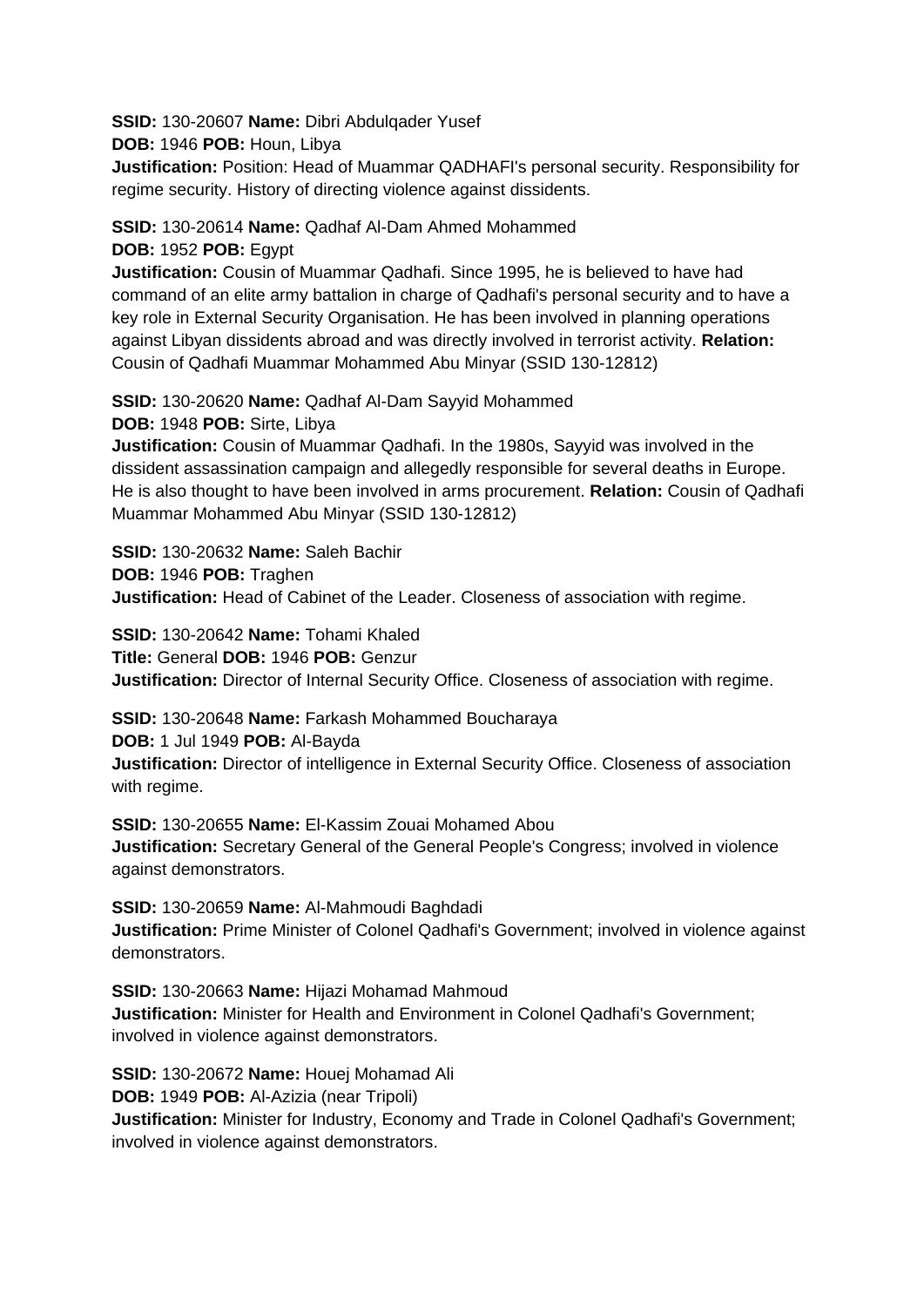**SSID:** 130-20678 **Name:** Al-Gaoud Abdelmajid **DOB:** 1943

**Justification:** Minister for Agriculture, Animal and Maritime Resources in Colonel Qadhafi's Government.

**SSID:** 130-20683 **Name:** Al-Charif Ibrahim Zarroug

**Justification:** Minister for Social Affairs in Colonel Qadhafi's Government; involved in violence against demonstrators.

### **SSID:** 130-20687 **Name:** Fakhiri Abdelkebir Mohamad

**DOB:** 4 Mai 1963 **Identification document:** Passport No. B/014965, Libya (expired end 2013)

**Justification:** Minister for Education, Higher Education and Research in Colonel Qadhafi's Government; involved in violence against demonstrators.

### **SSID:** 130-20693 **Name:** Zidane Mohamad Ali

**DOB:** 1958 **POB:** Egypt **Identification document:** Passport No. B/0105075, Libya **Justification:** Minister for Transport in Colonel Qadhafi's Government; involved in violence against demonstrators.

**SSID:** 130-20700 **Name:** Mansour Abdallah

**DOB:** 8 Jul 1954 **Identification document:** Passport No. B/014924, Libya (expires end 2013)

**Justification:** Close collaborator of Colonel Qadhafi, senior role in security services and former director of radio and television; involved in violence against demonstrators. **Relation:** Close-collaborator-of Qadhafi Muammar Mohammed Abu Minyar (SSID 130-12812)

**SSID:** 130-20706 **Name:** Al Qadhafi Quren Salih Quren

**Justification:** Libyan Ambassador to Chad. Has left Chad for Sabha. Involved directly in recruiting and coordinating mercenaries for the regime.

**SSID:** 130-20712 **Name:** Al Kuni Amid Husain

**Title:** Colonel

**Justification:** Governor of Ghat (South Libya). Directly involved in recruiting mercenaries..

**SSID:** 130-20716 **Name:** Taher Juwadi

**Title:** Colonel

**Justification:** Fourth in Revolutionary Guard chain of command. Key Member of the Qadhafi regime.

## **Entities**

**SSID:** 130-20760 **Name:** Libyan Agricultural Bank

**Good quality a.k.a.: a)** Agricultural Bank **b)** Al Masraf Al Zirae Agricultural Bank **c)** Al Masraf Al Zirae **d)** Libyan Agricultural Bank **Address: a)** El Ghayran Area, Ganzor El Sharqya, P.O.Box 1100, Tripoli, Libya **b)** Al Jumhouria Street, East Junzour, Al Gheran, Tripoli, Libya

**Justification:** Libyan subsidiary of the Central Bank of Libya **Other information:** Email Address agbank@agribankly.org; SWIFT/BIC AGRULYLT (Libya); Tel No. (218)214870586; Tel No. (218) 214870714; Tel No. (218) 214870745; Tel No. (218) 213338366; Tel No. (218)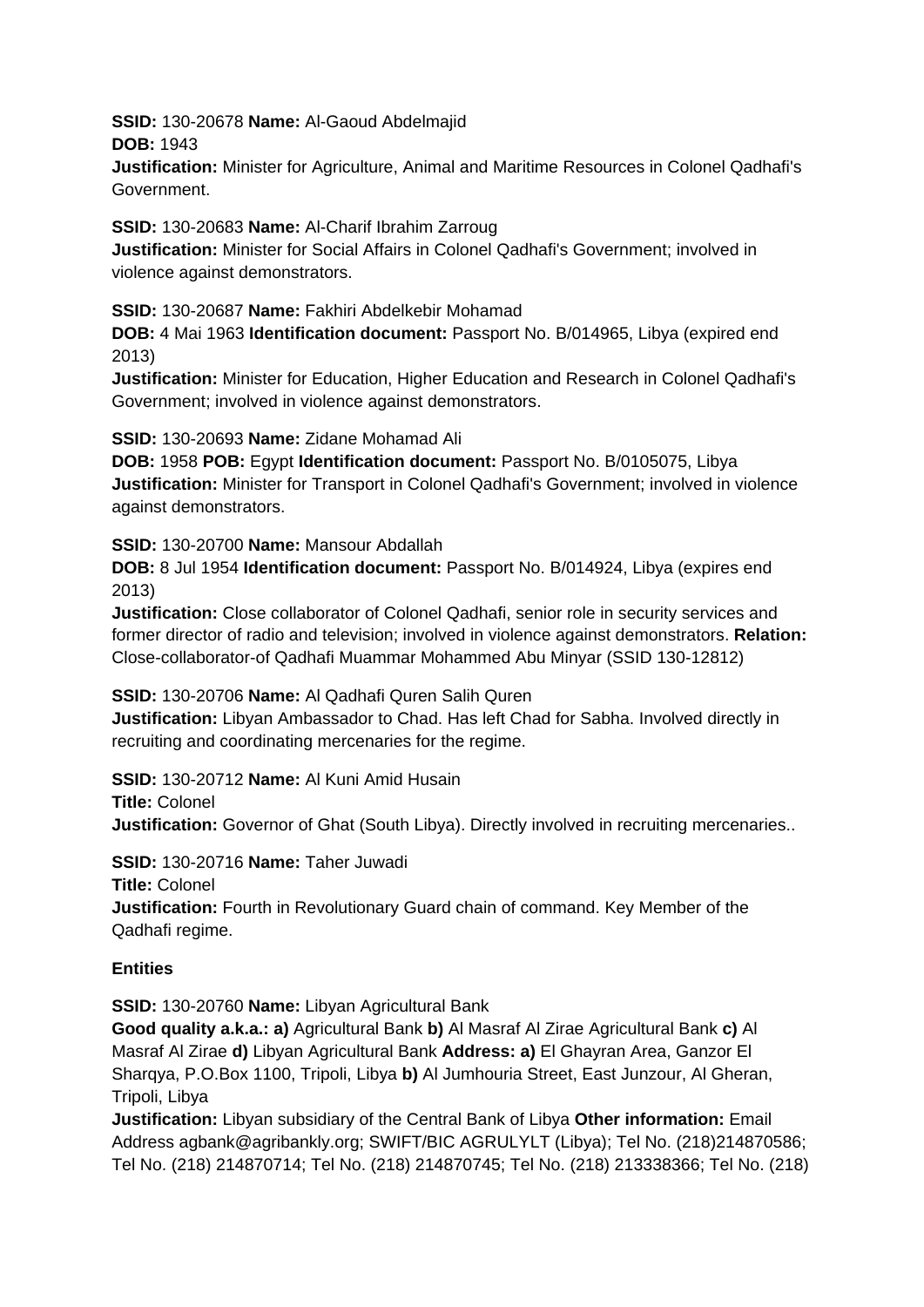213331533; Tel No. (218) 213333541; Tel No. (218) 213333544; Tel No. (218) 213333543; Tel No. (218) 213333542; Fax No. (218) 214870747; Fax No. (218) 214870767; Fax No. (218) 214870777; Fax No. (218) 213330927; Fax No. (218) 213333545

**SSID:** 130-20771 **Name:** Revolutionary Guard Corps **Justification:** Involved in violence against demonstrators.

**SSID:** 130-20775 **Name:** Libyan Jamahirya Broadcasting Corporation **Justification:** Public incitement to hatred and violence through participation in disinformation campaigns concerning violence against demonstrators. **Other information:** Contact details: tel: 00 218 21 444 59 26; 00 21 444 59 00; fax: 00 218 21 340 21 07 http://www.ljbc.net; email: info@ljbc.net.

**SSID:** 130-20780 **Name:** Waatassimou Foundation **Address:** Tripoli **Justification:** Controlled by Muammar Qadhafi's regime and potential source of funding for it. **Relation:** Controlled by Qadhafi Muammar Mohammed Abu Minyar (SSID 130-12812)

**SSID:** 130-20785 **Name:** Gaddafi International Charity and Development Foundation **Justification:** Controlled by Muammar Qadhafi's regime and potential source of funding for it. **Relation:** Controlled by Qadhafi Muammar Mohammed Abu Minyar (SSID 130-12812) **Other information:** Contact details of administration: Hay Alandalus – Jian St. – Tripoli – PoBox: 1101 – LIBYA Telephone: (+218) 214778301 - Fax: (+218) 214778766; email: info@gicdf.org.

**SSID:** 130-20791 **Name:** Libyan Arab African Investment Company (LAAICO) **Address: a)** Janzour, 76351, Libya **b)** Tripoli, 81370, Libya

**Justification:** Controlled by Muammar Qadhafi's regime and potential source of funding for it. **Relation:** Controlled by Qadhafi Muammar Mohammed Abu Minyar (SSID 130-12812) **Other information:** Site: http://www.laaico.com. Company established in 1981. Tel: 00 218 (21) 4890146 – 4890586 - 4892613 Fax: 00 218 (21) 4893800 - 4891867. email: info@laaico.com.

**SSID:** 130-20798 **Name:** Libyan Housing and Infrastructure Board (HIB) **Address:** Tajora, Tripoli, Libya

**Justification:** Under control of Muammar Qadhafi and his family, and potential source of funding for his regime. **Relation:** Controlled by Qadhafi Muammar Mohammed Abu Minyar (SSID 130-12812) **Other information:** Libya Legislation number: 60/ 2006 by Libyan General People's Committee. Tel: +218 21 369 1840, Fax: +218 21 369 6447. http://www.hib.org.ly.

**SSID:** 130-20804 **Name:** Al-Inma Holding Co. for Services Investments **Justification:** Libyan subsidiary of the Economic & Social Development Fund.

**SSID:** 130-20809 **Name:** Al-Inma Holding Company for Tourism Investment **Address:** Hasan al-Mashay Street (off al-Zawiyah Street), Tripoli, Libya **Justification:** Libyan subsidiary of the Economic & Social Development Fund. **Other information:** Tel No.: (218) 213345187. Fax: +218.21.334.5188. e-mail: info@ethic.ly.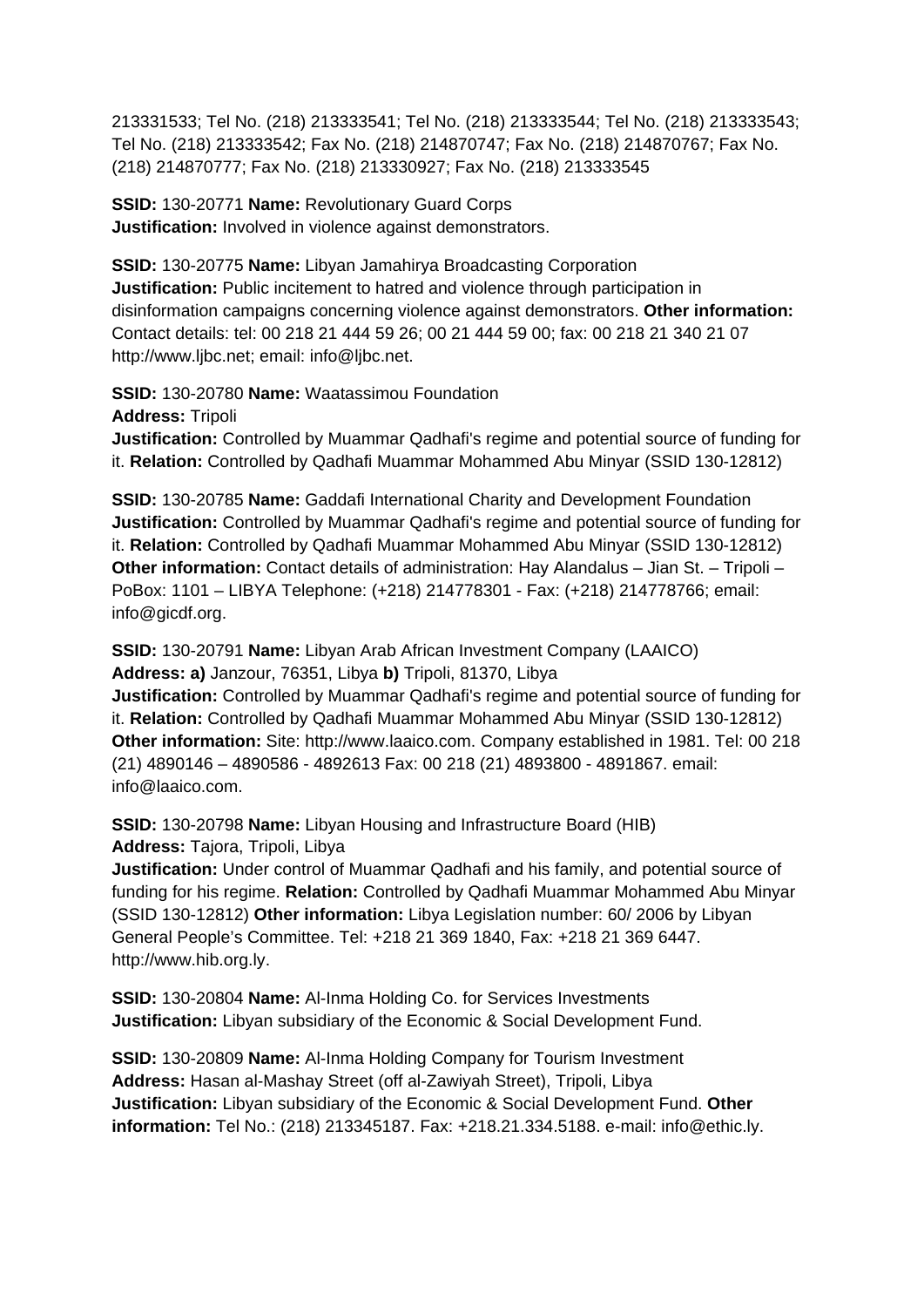**SSID:** 130-20815 **Name:** Libyan Holding Company for Development and Investment **Justification:** Libyan subsidiary of the Economic & Social Development Fund.

**SSID:** 130-20820 **Name:** Al-Inma Holding Co. for Construction and Real Estate **Developments** 

**Justification:** Libyan subsidiary of the Economic & Social Development Fund.

**SSID:** 130-20824 **Name:** LAP Green Networks **Good quality a.k.a.:** LAP Green Holding Company **Justification:** Libyan subsidiary of the Libyan Africa Investment Portfolio.

**SSID:** 130-20829 **Name:** Sabtina Ltd **Address:** 530-532 Elder Gate, Elder House, Milton Keynes, United Kingdom **Justification:** UK-incorporated subsidiary of the Libyan Investment Authority. **Other information:** Reg no 01794877 (UK)

**SSID:** 130-20836 **Name:** Dalia Advisory Limited (LIA sub) **Address:** 11 Upper Brook Street, London, United Kingdom **Justification:** UK-incorporated subsidiary of the Libyan Investment Authority. **Other information:** Reg no 06962288 (UK)

**SSID:** 130-20844 **Name:** Ashton Global Investments Limited **Address:** Woodbourne Hall, P.O.Box 3162, Road Town, Tortola, British Virgin Islands **Justification:** BVI-incorporated subsidiary of the Libyan Investment Authority. **Other information:** Reg no 1510484 (BVI)

**SSID:** 130-20852 **Name:** Capitana Seas Limited **Address:** Trident Trust Company (BVI) Ltd, Trident Chambers, P.O.Box 146, Road Town, Tortola, British Virgin Islands **Justification:** BVI-incorporated entity owned by Saadi Qadhafi. **Relation:** Owned-by Qadhafi Saadi (SSID 130-12860) **Other information:** Reg no: 1526359 (BVI).

**SSID:** 130-20859 **Name:** Kinloss Property Limited **Address:** Woodbourne Hall, P.O.Box 3162, Road Town, Tortola, British Virgin Islands **Justification:** BVI-incorporated subsidiary of the Libyan Investment Authority. **Other information:** Reg no 1534407 (BVI).

**SSID:** 130-20865 **Name:** Baroque Investments Limited

**Address:** ILS Fiduciaries (IOM) Ltd, First Floor, Millennium House, Victoria Road, Douglas, Isle of Man

**Justification:** IOM-incorporated subsidiary of the Libyan Investment Authority. **Other information:** Reg no 59058C (IOM).

**SSID:** 130-20871 **Name:** Organisation for Development of Administrative Centres (ODAC) **Justification:** Entity acting on behalf of or at the direction of the Qadhafi Regime and a potential source of funding for the regime. ODAC has facilitated thousands of government funded infrastructure projects. **Other information:** www.odac-libya.com.

**SSID:** 130-21110 **Name:** Al-Inma Holding Co. For Industrial Investments **Justification:** Libyan subsidiary of the Economic & Social Development Fund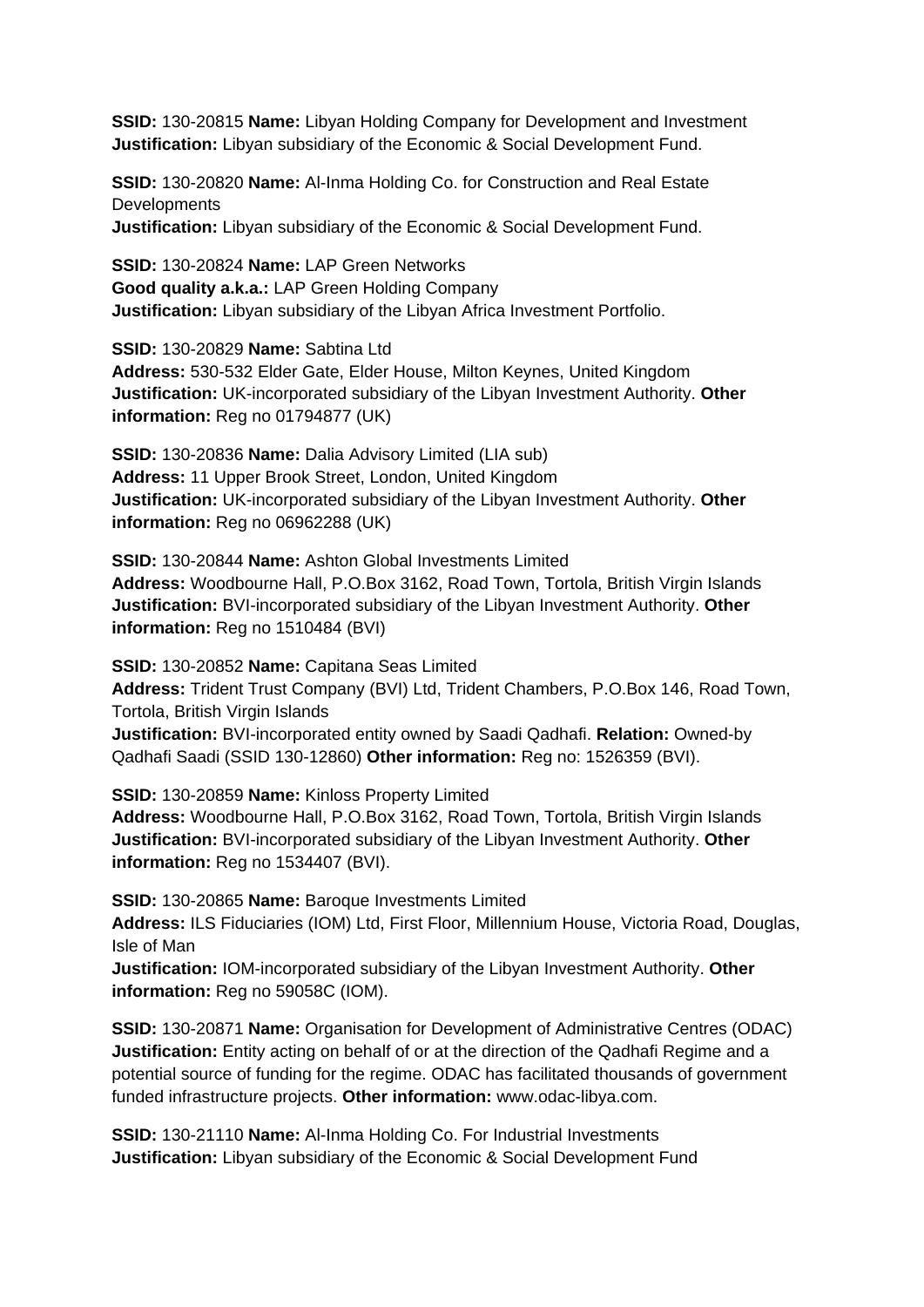**Sanctions program:** Libyen: Verordnung vom 30. März 2011 über Massnahmen gegenüber Libyen (SR 946.231.149.82), Anhänge 2, 3, 4 und 5 **Origin:** EU/ UN **Sanctions:** Art. 4 (Einund Durchreiseverbot), Anhang 5

**Sanctions program:** Libye: Ordonnance du 30 mars 2011 instituant des mesures à l'encontre de la Libye (RS 946.231.149.82), annexes 2, 3, 4 et 5 **Origin:** EU/ UN **Sanctions:** art. 4 (Interdiction de séjour et de transit), annexe 5

**Sanctions program:** Libia: Ordinanza del 30 marzo 2011 che istituisce provvedimenti nei confronti della Libia (RS 946.231.149.82), allegati 2, 3, 4 e 5 **Origin:** EU/ UN **Sanctions:** art. 4 (Divieto di entrata e di transito), allegato 5

### **Individuals**

**SSID:** 130-20375 **Name:** Abdulhafiz Mas'ud

**Title:** Colonel

**Justification:** Position: Armed Forces Commander. 3rd in command of Armed Forces. Significant role in Military Intelligence.

**SSID:** 130-20379 **Name:** Abdussalam Abdussalam Mohammed

**DOB:** 1952 **POB:** Tripoli, Libya

**Justification:** Position: Head Counter-Terrorism, External Security Organisation. Prominent Revolutionary Committee member. Close associate of Muammar Qadhafi. **Relation:** Closeassociate-of Qadhafi Muammar Mohammed Abu Minyar (SSID 130-12987)

#### **SSID:** 130-20385 **Name:** Abu Shaariya

**Justification:** Position: Deputy Head, External Security Organisation. Prominent member of regime. Brother-in-law of Muammar Qadhafi. **Relation:** Brother-in-law-of Qadhafi Muammar Mohammed Abu Minyar (SSID 130-12987)

**SSID:** 130-20389 **Name:** Ashkal Al-Barrani **Justification:** Position: Deputy Director, Military Intelligence. Senior member of regime.

**SSID:** 130-20393 **Name:** Ashkal Omar

**POB:** Sirte, Libya

**Justification:** Position: Head, Revolutionary Committees Movement. Revolutionary Committees involved in violence against demonstrators.

## **SSID:** 130-20398 **Name:** Qadhaf Al-Dam Ahmed Mohammed

**DOB:** 1952 **POB:** Egypt

**Justification:** Cousin of Muammar Qadhafi. Since 1995, he is believed to have had command of an elite army battalion in charge of Qadhafi's personal security and to have a key role in External Security Organisation. He has been involved in planning operations against Libyan dissidents abroad and was directly involved in terrorist activity. **Relation:** Cousin of Qadhafi Muammar Mohammed Abu Minyar (SSID 130-12987)

**SSID:** 130-20410 **Name:** Saleh Bachir

**DOB:** 1946 **POB:** Traghen

**Justification:** Head of Cabinet of the Leader. Closeness of association with regime.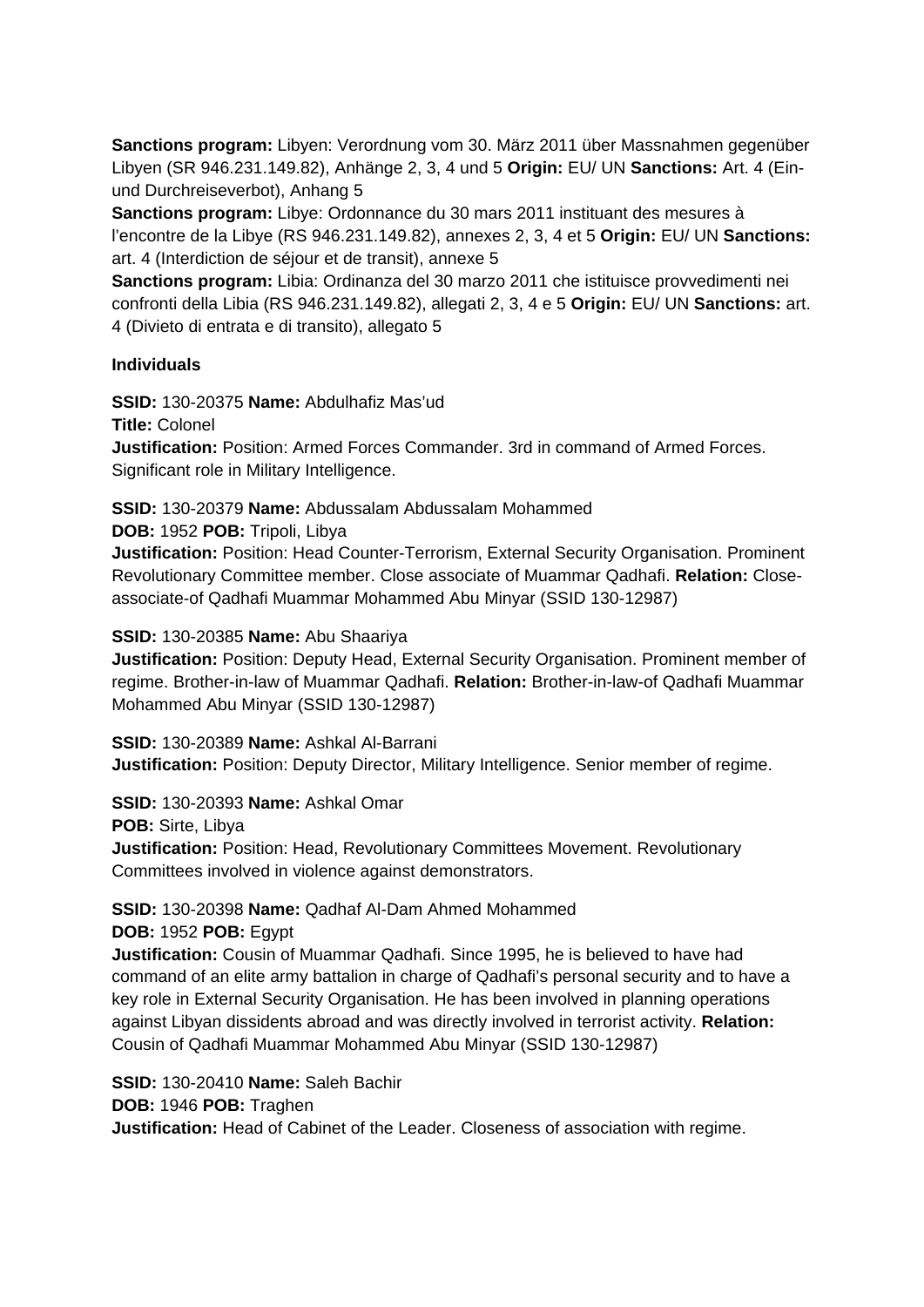**SSID:** 130-20417 **Name:** Tohami Khaled

**Title:** General **DOB:** 1946 **POB:** Genzur

**Justification:** Director of Internal Security Office. Closeness of association with regime.

**SSID:** 130-20424 **Name:** Farkash Mohammed Boucharaya **DOB:** 1 Jul 1949 **POB:** Al-Bayda **Justification:** Director of intelligence in External Security Office. Closeness of association with regime.

**SSID:** 130-20431 **Name:** El-Kassim Zouai Mohamed Abou **Justification:** Secretary General of the General People's Congress; involved in violence against demonstrators.

**SSID:** 130-20435 **Name:** Al-Mahmoudi Baghdadi **Justification:** Prime Minister of Colonel Qadhafi's Government; involved in violence against demonstrators.

**SSID:** 130-20439 **Name:** Hijazi Mohamad Mahmoud **Justification:** Minister for Health and Environment in Colonel Qadhafi's Government; involved in violence against demonstrators.

**SSID:** 130-20452 **Name:** Houej Mohamad Ali

**DOB:** 1949 **POB:** Al-Azizia (near Tripoli)

**Justification:** Minister for Industry, Economy and Trade in Colonel Qadhafi's Government; involved in violence against demonstrators.

**SSID:** 130-20459 **Name:** Al-Gaoud Abdelmajid

**DOB:** 1943

**Justification:** Minister for Agriculture, Animal and Maritime Resources in Colonel Qadhafi's Government.

**SSID:** 130-20464 **Name:** Al-Charif Ibrahim Zarroug

**Justification:** Minister for Social Affairs in Colonel Qadhafi's Government; involved in violence against demonstrators.

**SSID:** 130-20468 **Name:** Fakhiri Abdelkebir Mohamad

**DOB:** 4 Mai 1963 **Identification document:** Passport No. B/014965, Libya (expires end 2013)

**Justification:** Minister for Education, Higher Education and Research in Colonel Qadhafi's Government; involved in violence against demonstrators.

**SSID:** 130-20474 **Name:** Zidane Mohamad Ali

**DOB:** 1958 **Identification document:** Passport No. B/0105075, Libya (expires end 2013) **Justification:** Minister for Transport in Colonel Qadhafi's Government; involved in violence against demonstrators.

**SSID:** 130-20480 **Name:** Mansour Abdallah

**DOB:** 8 Jul 1954 **Identification document:** Passport No. B/014924, Libya **Justification:** Close collaborator of Colonel Qadhafi, senior role in security services and former director of radio and television; involved in violence against demonstrators. **Relation:** Close-collaborator-of Qadhafi Muammar Mohammed Abu Minyar (SSID 130-12987)